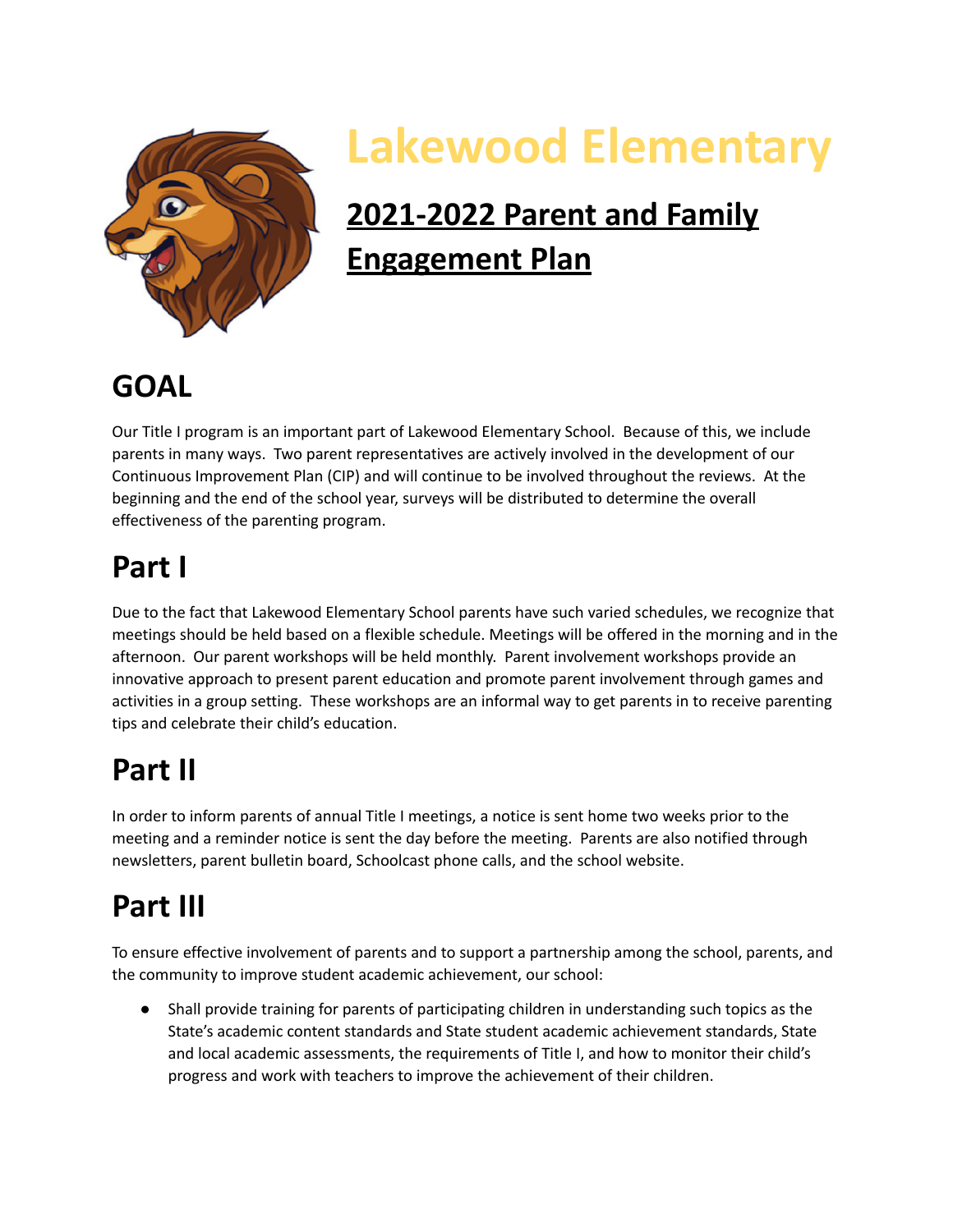- ● Shall provide materials and training to help parents to work with their children to improve their children's achievement, such as literacy and using technology, as appropriate, to foster parental involvement.
- ● Shall educate teachers, office personnel, and other school staff, with the assistance of parents, in the value and utility of contributions of parents, and in how to reach out to, communicate with, and work with parents as equal partners, implement and coordinate parent programs, and build ties between parents and the school.
	- ❖ A parent compact signifying the parent's commitment to working as partners with the school and their child is signed each year. The principal, teacher, parent, and student each have expectations listed and agree to uphold these expectations by placing their signature on the compact. The compacts are maintained in the teacher's classroom for easy accessibility. The compacts are discussed with teachers and they use them during conferences.
	- ❖ In April of each year, the faculty and staff review, evaluate, and revise the Continuous Improvement Plan. Parents will be informed in writing, through SchoolCast and the school website that the plan is under revision and they may review the plan located in the school office. If they have any input, they may submit it in writing to the school.
	- ❖ A dissatisfied parent can submit concerns in writing to the principal or schedule a conference with the CIP Leadership Team to voice any concerns.
- ● Shall to the extent feasible and appropriate, coordinate and integrate parental involvement programs and activities with other federal programs, and conduct activities, such as parent resource centers, that encourage and support parents in more fully participating in the education of their children.
	- ❖ All parents have the opportunity to participate in our parenting activities. Two preschool programs are located on the school's campus. Parents of these two programs are welcome to attend all school events and parent meetings.
	- ❖ Lakewood also plans parent nights with specific themes that deal directly with reading, math, science and language arts (Family Reading Night, Family Math Night, Conference Night, Book Fair, etc.).
	- ❖ The parent coordinator will work with the curriculum specialist in an effort to coordinate parent activities, such as parent workshops. Parent workshops provide an innovative approach to present parent education and promote parent involvement through games and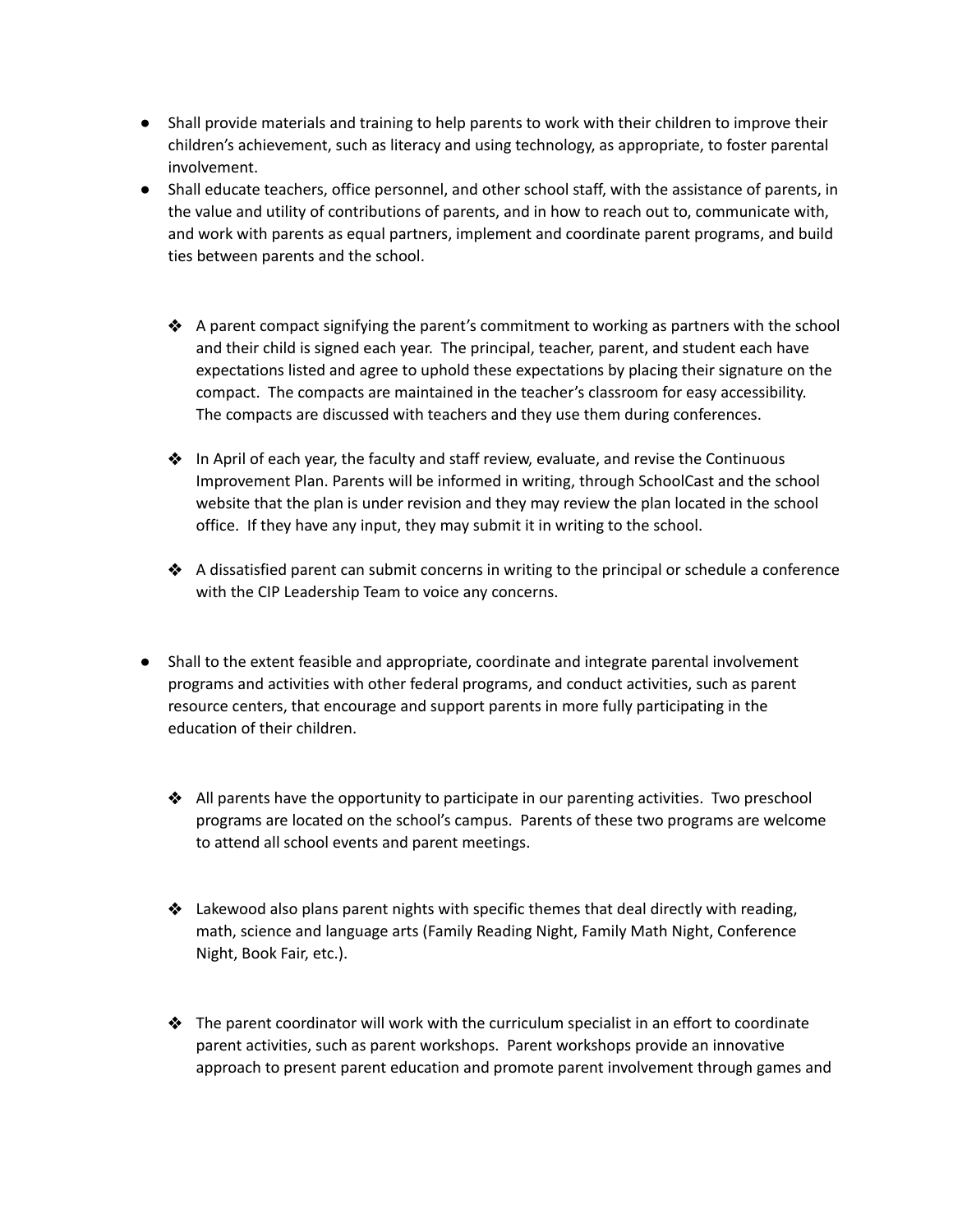activities in a group setting. These workshops are an informal way to get parents in to receive tips and celebrate their child's education.

- ● Shall ensure that information related to school and parent programs, meetings, and other activities is sent to the parents of participating children in a format or in a language the parents can understand.
	- ❖ Lakewood Elementary School provides opportunities for the participation of parents with limited English proficiency and parents with disabilities. Lakewood had ESL students that were tested during 2019-2020. All parent notifications are sent to parents of these children in English and/or the primary language. At this time, Lakewood Elementary School has no migrant/immigrant students. Every effort is made to accommodate parents with disabilities. Lakewood has handicapped parking and assistance is provided, when necessary, to wheelchair bound parents.
- ● Shall provide such other reasonable support for parental involvement activities as parents may request.
	- ❖ Parents may also give the Parent Coordinator, Curriculum Specialist, or office any ideas or suggestions they may have for activities they would like to see/participate in at Lakewood. If feasible, parents are supported in any and all requests that are made. Parent surveys are utilized to collect data from parents concerning their expectation of the school. Lakewood makes every effort to work with parents in meeting their requests as related to their involvement in their children's education.

#### **Part IV**

 The parental and family engagement funds at Lakewood Elementary School are used in the following ways:

- 1. Contracting a parent coordinator to conduct parent workshops, activities, and promote involvement.
- 2. Provide materials and supplies for the parent resource room, and parent resource books for the parent section of the school library.

 The administration, faculty and staff strive to ensure that information sent home to parents is written in a language and form that is easily understood. All written communication is done with the diverse needs of the community being considered. Notices are sent to parents informing them of special events that take place at the school (physical education programs, book fairs, picture days, family Math/Reading Night, Parent Night, Career Day, etc.). The principal and teachers send home newsletters to parents to keep them informed of school activities. At Open House, information is presented regarding Title I programs, curriculum, and types of assessments used to monitor students' academic progress. After the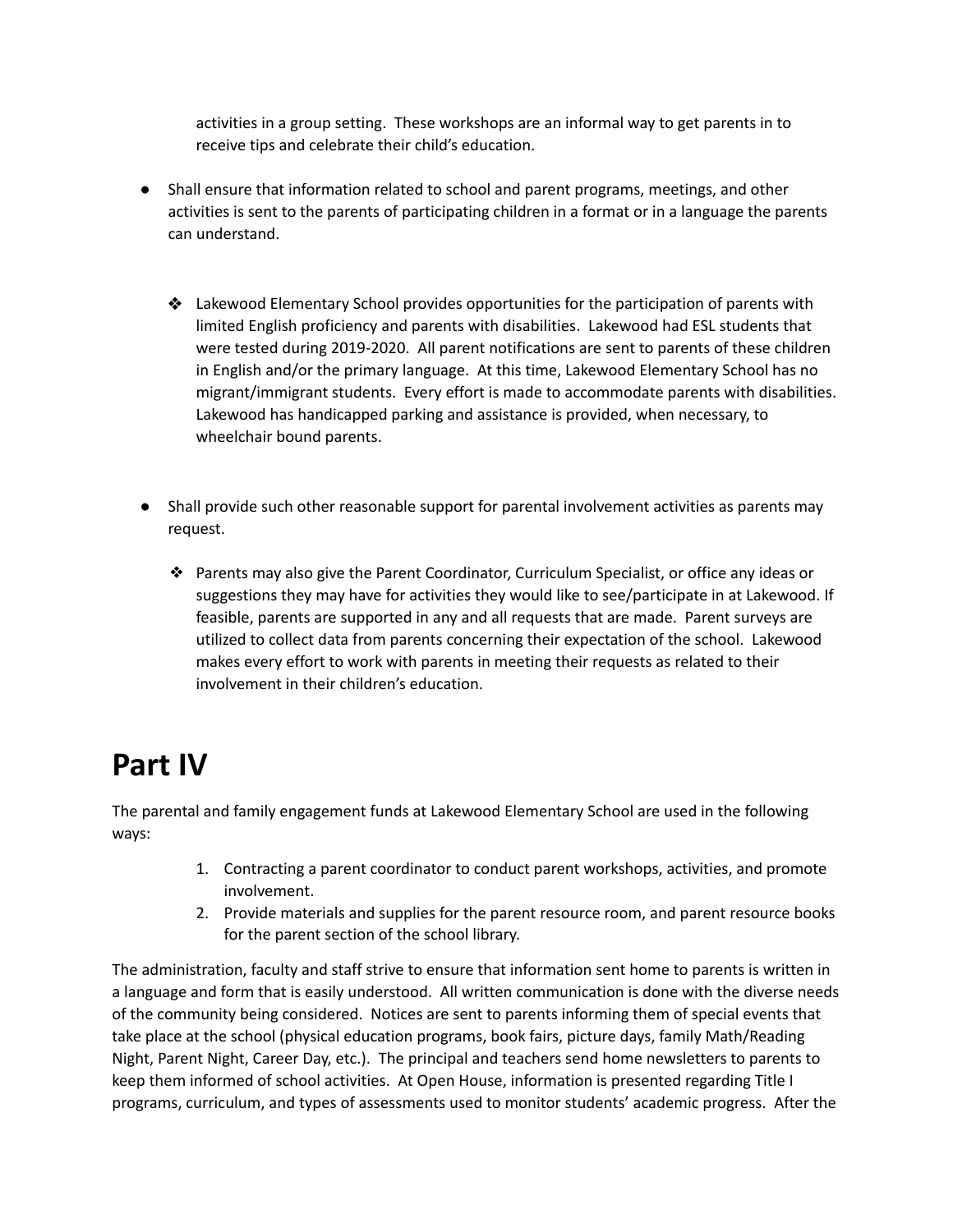general meeting, parents are invited to visit their child's classroom to meet the teacher and get an overview of the subjects taught (reading, language, math, science, social studies, art, and music) and view a display of the materials used in instruction. Information is presented regarding Title I programs, curriculum, and types of assessments used to monitor students' academic progress. Parents are encouraged to participate in decisions related to the education of their child. They are encouraged to schedule three parent-teacher conferences.

### **Part V**

 Students who experience difficulty mastering the proficient or advanced levels of achievement standards will be provided additional timely and effective instructional assistance. This will be accomplished by the following:

- ● PST (formerly BBSST) assists teachers with selecting and implementing appropriate accommodations for all at-risk students.
- ● Struggling readers receive up to three opportunities for small group instruction during the school day.
- ● Students are progress monitored (DIBELS and STAR) in a timely manner to ensure reading and math instruction is effective.
- An after-school program provides additional instruction via tutoring and homework assistance.
- ● 30 additional minutes have been added to math instruction in which students work on STAR sample test items in collaborative groups with the assistance of the teacher.
- ● Intervention tutors, study buddies, and volunteers provide additional assistance and intervention with students who are experiencing difficulty in reading and math.
- Individualized computer instruction is available to students.
- Special education services are provided to those students who qualify.
- ● A curriculum specialist provides assistance to guide student instruction and achievement by monitoring data and student progress.
- ● Utilization of Curriculum Specialist, ARI Reading Specialist, and Interventionists to provide additional assistance and intervention for students in small group or individual instruction setting in the classroom, and if needed, as a pull-out intervention session.
	- ❖ Volunteer tutors from First Baptist Church will provide extra help to individual students who struggle with basic math and reading skills.
- ● Parents are involved with the planning and development of the Continuous Improvement Plan which addresses the strengths and weaknesses of the educational program. At the beginning of each school year, results of students' individual DIBELS reports are sent home to parents. An informal meeting is planned for parents to come in and discuss their child's results.
- ● After the administration of the STAR Reading and STAR Math assessments the results are sent home to parents with the progress reports. Parents are kept abreast of student achievement through newsletters, parent homework sheets, conferences, progress reports and report cards.